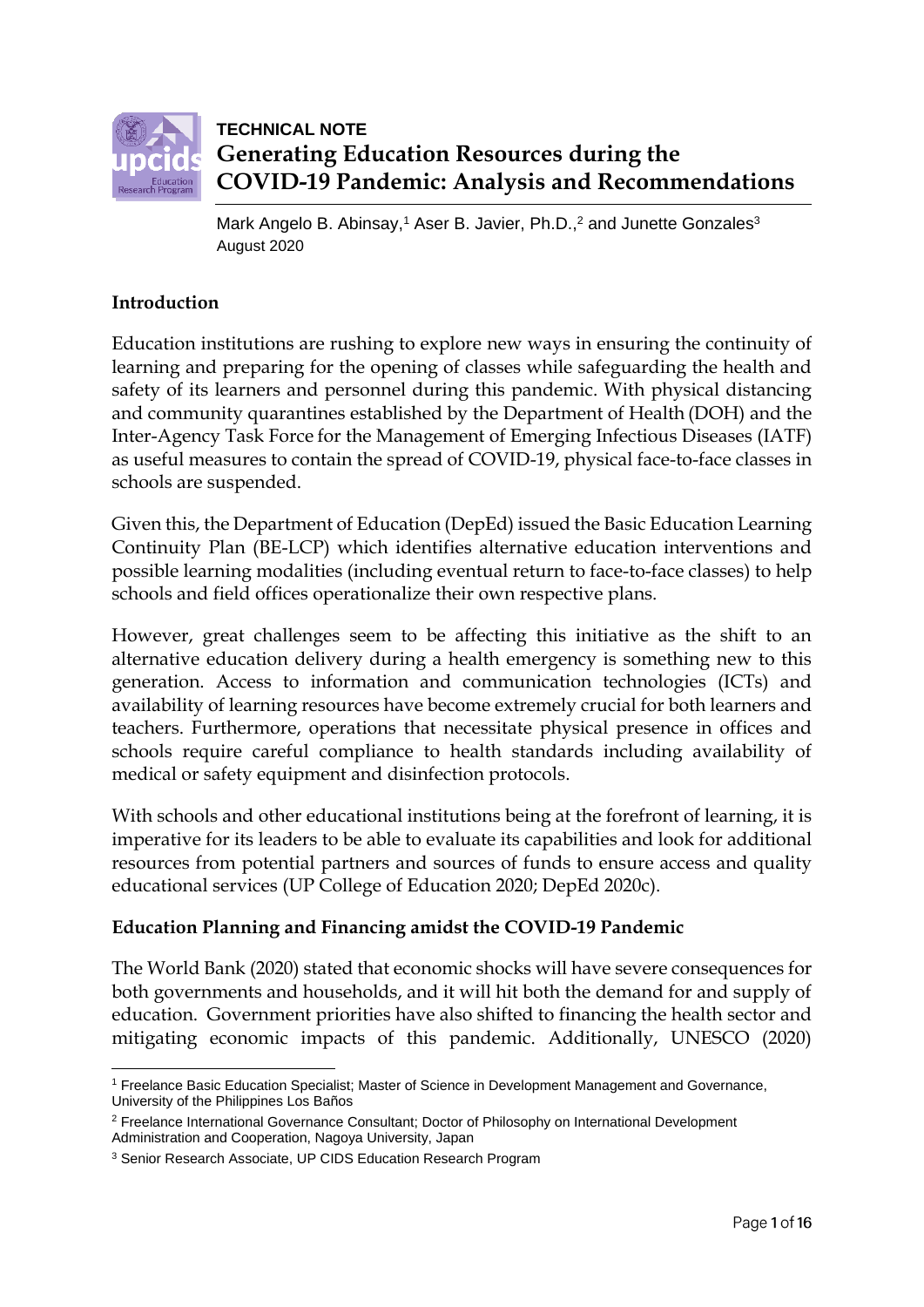highlighted the need to expand national and local capacities to assure the access to education as education resources were scarce even before the COVID-19 pandemic.

For this reason, the DepEd identified key strategies to finance the implementation of the BE-LCP. It includes internal recalibration of budget through alignment and modification of programs, activities, and projects and the use of available balance of the school's maintenance and other operating expenses (MOOE); as well as maximizing external fund sources such as the local government units (LGU)'s special education fund (SEF), and partnerships with organizations and stakeholders.

However, LGUs have raised concerns that their budget allocation has prioritized COVID-19 health responses and may not be enough to accommodate the needs of its learner population (Deña 2020). Furthermore, local taxation is expected to be lower this season due to disrupted economic activity, thus, will impact a decrease in SEF shares.

At the division and school level, the annual *Brigada Eskwela* and the *Oplan Balik Eskwela* are identified as entry points for partnerships and assistance to prepare for the opening of classes. Due to this pandemic, school preparation activities are set from June to end of August, but partnership initiatives shall be implemented throughout the school year (DepEd 2020c). However, with this year's *Brigada Eskwela* focusing on addressing health-related needs and resource gaps in their continuity plans, some schools were observed to be duplicating relief efforts of LGUs by prioritizing the need for health resources more than education-related financing. Also, there seems to be inadequacy in communicating identified priority needs that is aligned with investment areas for partners.

Cognizant of these, this note aims to identify a systematic process for resource management, generation, and mobilization to ensure operationalization of learning continuity plans. It also aims to provide recommendations on a needs-based, targeted, strategic, tiered, and collaborative education financing. This entails stakeholder collaboration which cuts across learning delivery modes, technologies and strategies, curriculum adjustments, and professional development of teachers and school leaders.

#### **The Education Resource Generation Process**

Resource mobilization in the Philippine basic education system may be traced back to the history of inadequacy of resources and remains to be a consistent finding in various major pioneering education evaluation studies. Building and sustaining partnerships among stakeholders have been identified as important in delivering quality education to learners (San Antonio 2019). Moreover, supporting learning continuity during this pandemic demands more capital and technologies which will heighten the inadequacy of existing resources.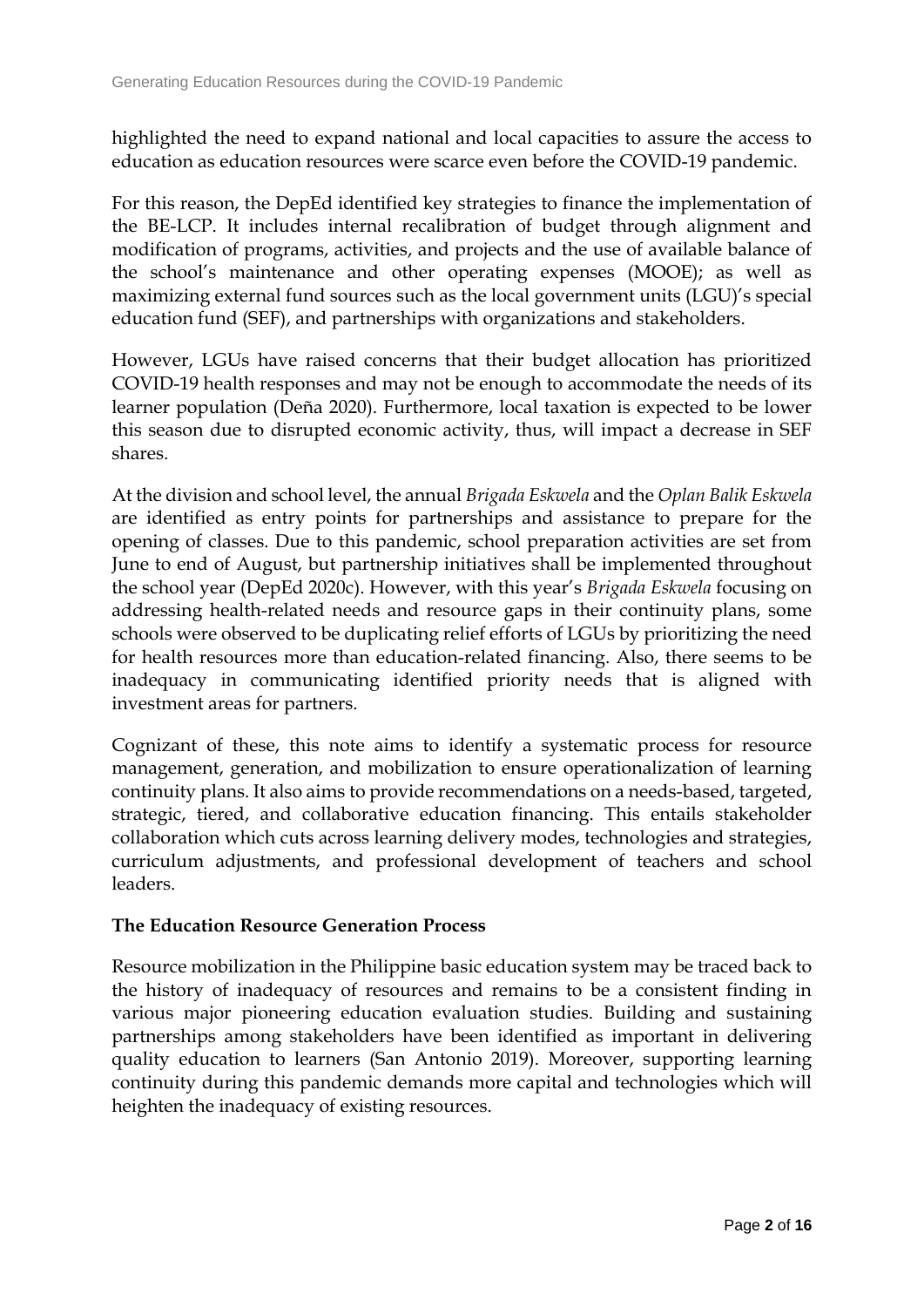Education resources can be systematically generated after thorough review of resource needs, resource availability, and identified priorities. However, this must be done quickly with a key message that education must continue as it is life-sustaining especially during disruption (UNICEF 2013). Delays in identifying school needs and in allocating budget would mean that a significant amount of funding goes unspent which might eventually disrupt school operations (World Bank 2016).

**Figure 1** shows a five-step process on education resource generation to help education leaders and stakeholders swiftly manage gaps in resources. This is based on the resource mobilization theory, a structural perspective of social movements and gaining access to key resources to pursue a common agenda (McCarthy and Zald 1977; Edwards and McCarthy 2004).



**Figure 1.** Education Resource Generation Process for Learning Continuity Plan (Adapted from McCarthy and Zald 1977; Edwards and McCarthy 2004)

Given the urgency of mobilizing and generating resources during this pandemic, it is imperative for education resource generation to be needs-based, targeted, strategic, and collaborative. The following sections provide simplified processes to enable DepEd schools and other academic institutions to finance and operationalize their learning continuity plans. This will also enable school leaders to maximize resource potentials and govern partnerships with education stakeholders.

#### **Process 1: Identify Learning Modality and Critical Resources**

*What must be considered in each modality and what resources are needed?*

Because of the pandemic, the DepEd BE-LCP (DepEd 2020c) mandates a no face-toface policy until its safe, therefore schools and educational institutions must take into account the operations of each learning modality and the critical resources that are necessary to implement such modality.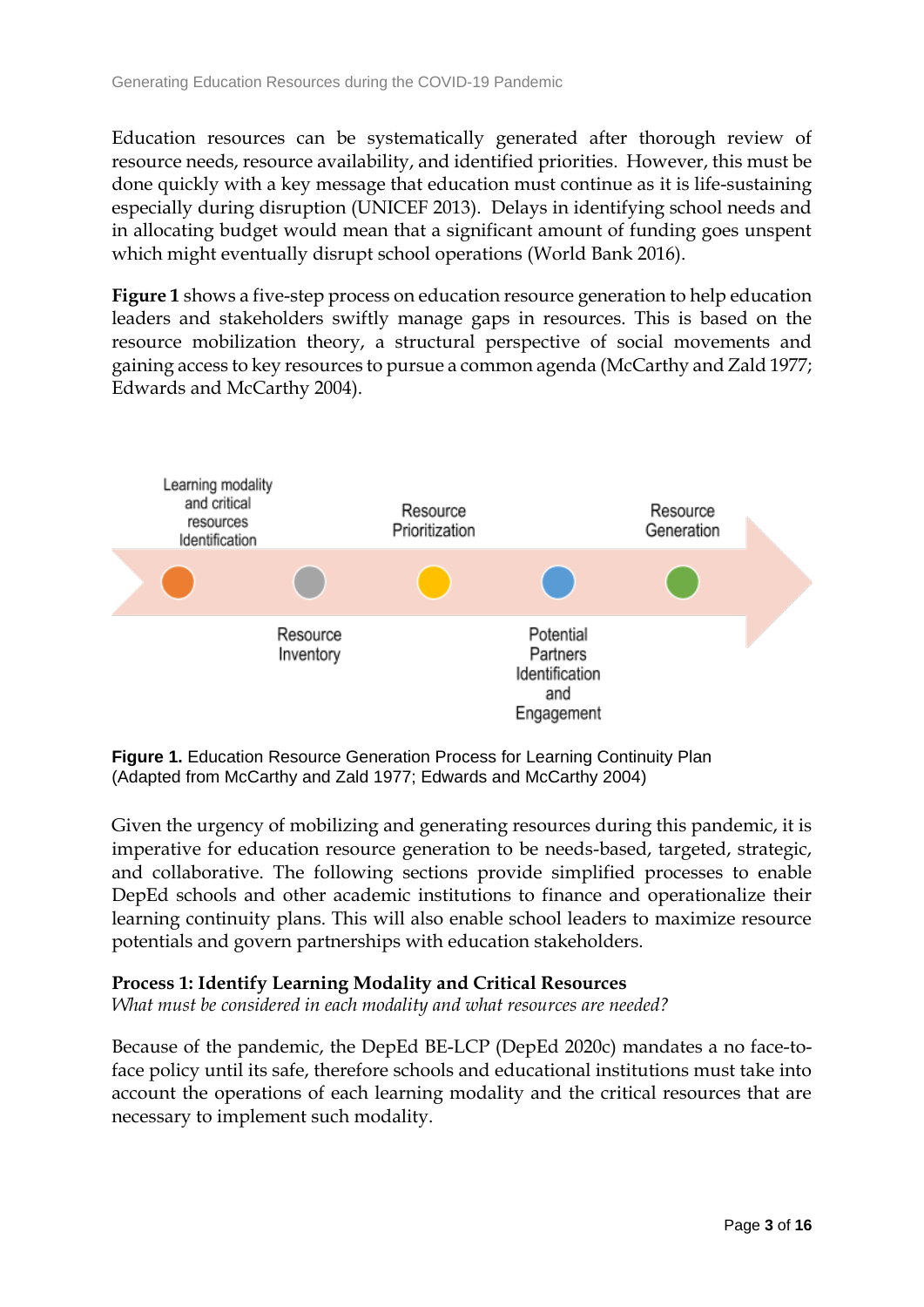The DepEd described other non-face-to-face modalities as distance learning (e.g., modular, online, TV/radio-based instruction) where learners and teachers are located in separate areas during instruction, and homeschooling (ibid.). The prescribed Learners Enrolment Survey Form (LESF) in the enrolment process indicated in DepEd Order No. 8, s. 2020 and results of other stakeholders' consultation activities shall be contributory in determining specific types of learning modalities under distance learning (DepEd 2020b).

Table 1 shows a list of critical resources needed to implement the two primary learning modalities in the context of the COVID-19 pandemic. This is based on the resources identified by the Inter-Agency Network for Education in Emergencies (INEE 2010; INEE 2020) and the DepEd (2020c). Other resources needed may vary depending on the localized BE-LCP and prevailing health situations. This may guide school leaders to determine the learning modality that they can afford and implement as well as the resources required to implement such.

|                                                                                         | <b>Critical Resources Needed</b>                                                                                                                                                                              |                                                                                                                                                                                 |                                                                                                                                                                                                                              |                                                                                                                                                                                                                                       |  |  |
|-----------------------------------------------------------------------------------------|---------------------------------------------------------------------------------------------------------------------------------------------------------------------------------------------------------------|---------------------------------------------------------------------------------------------------------------------------------------------------------------------------------|------------------------------------------------------------------------------------------------------------------------------------------------------------------------------------------------------------------------------|---------------------------------------------------------------------------------------------------------------------------------------------------------------------------------------------------------------------------------------|--|--|
| Learning<br><b>Modality</b>                                                             | <b>Teachers and</b><br><b>Personnel Needs</b>                                                                                                                                                                 | <b>Learners Needs</b>                                                                                                                                                           | <b>Teaching-Learning</b><br><b>Needs</b>                                                                                                                                                                                     | Learning<br><b>Environment, Health</b><br><b>Safety Standard</b><br><b>Needs</b>                                                                                                                                                      |  |  |
| Remote/<br><b>Distance</b><br>learning<br>(Non-<br><b>Physical</b><br>Face-to-<br>Face) | 1.<br>psycho-social<br>and mental<br>health support<br>2.<br>laptop/mobile<br>phone<br>3.<br>internet<br>connection/<br>mobile load<br>4.<br>protection<br>interventions<br>5.<br>professional<br>development | 1.<br>psycho-social<br>and mental<br>health support<br>2.<br>laptop/mobile<br>phone<br>3.<br>internet<br>connection/<br>mobile load<br>4.<br>protection<br>interventions        | 1.<br>learning<br>resources and<br>materials<br>2.<br>communication<br>platforms (e.g.,<br>broadcast<br>system and<br>feedback<br>mechanism)<br>3.<br>parent<br>engagement<br>competencies in<br>4.<br>distance<br>education | 1.<br>personal safety<br>and protective<br>equipment<br>2.<br>multivitamins<br>3.<br>home learning<br>spaces<br>water and<br>$\overline{4}$ .<br>sanitation<br>hygiene at home                                                        |  |  |
| (Physical)<br>Face-to-<br>Face                                                          | 1.<br>psycho-social<br>and mental<br>health support<br>2.<br>orientation on<br>proper<br>respiratory<br>etiquette<br>3.<br>reusable learning<br>materials<br>4.<br>testing protocol                           | 1.<br>psycho-social<br>and mental<br>health support<br>2.<br>orientation on<br>proper<br>respiratory<br>etiquette<br>3.<br>transportation<br>services<br>4.<br>testing protocol | 1.<br>learning<br>resources<br>and materials<br>2.<br>parent<br>engagement                                                                                                                                                   | 1.<br>personal safety<br>and protective<br>equipment<br>2.<br>thermal scanners<br>3.<br>cleaning and<br>disinfecting<br>equipment (for<br>routine cleaning<br>of workstations)<br>face masks/<br>$\overline{4}$ .<br>shields, gloves, |  |  |

**Table 1.** Critical Resources Needed for the Learning Modalities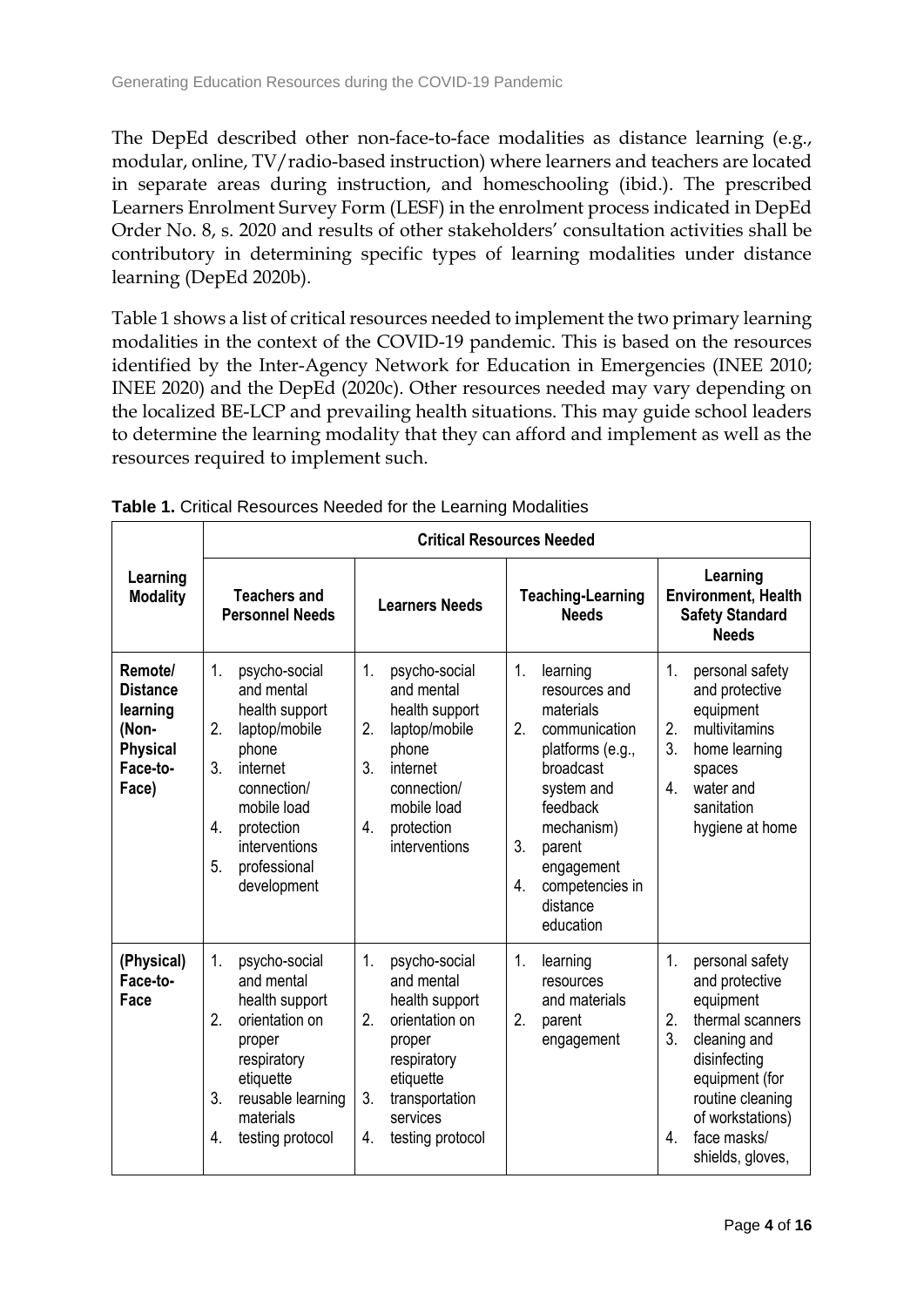|                             | <b>Critical Resources Needed</b>              |                                        |                                          |                                                                                                                                                                                                             |  |  |
|-----------------------------|-----------------------------------------------|----------------------------------------|------------------------------------------|-------------------------------------------------------------------------------------------------------------------------------------------------------------------------------------------------------------|--|--|
| Learning<br><b>Modality</b> | <b>Teachers and</b><br><b>Personnel Needs</b> | <b>Learners Needs</b>                  | <b>Teaching-Learning</b><br><b>Needs</b> | Learning<br><b>Environment, Health</b><br><b>Safety Standard</b><br><b>Needs</b>                                                                                                                            |  |  |
|                             | 5.<br>transportation<br>services              | 5.<br>adapted school-<br>based feeding |                                          | protective<br>equipment<br>water and<br>5.<br>sanitation<br>hygiene in<br>schools<br>multivitamins<br>6.<br>7.<br>learning spaces<br>with isolation<br>facilities (e.g.,<br>cubicles or desk<br>separators) |  |  |

In both cases, modalities require generation of resources to ensure health and safety of education stakeholders, as well as the provision of quality education, which covers the overall goal of education during this pandemic.

#### **Process 2: Conduct a Resource Inventory**

*How to identify available and needed resources?*

Once the learning modality and specific critical resources to implement such modality were identified, there should be a rapid inventory of available resources within the school and affected populations. A resource inventory provides the baseline information on their resource capacity and helps the school identify the resource gaps that need to be addressed.

School leaders must assess available resources vis-à-vis needed resources together with the potential resources of partners. This is to optimize capacity and be able to use all available resources.

One should consider community resources such as (1) human resources, which include labor, experience, skills, and expertise; (2) material resources, such as funds, equipment, supplies, and other tangible artifacts; (3) moral resources, including solidarity support, sympathetic support, and celebrity; (4) social-organizational resources that are created specifically to further social movement for gaining access to other types of resources; and (5) cultural resources which include music, literature, blogs, web pages, or films/videos that may be used as learning resources (Edwards and McCarthy 2004).

Furthermore, schools should use the current enrollment and school data with pertinent information on student-teacher populations, class assignments, and possible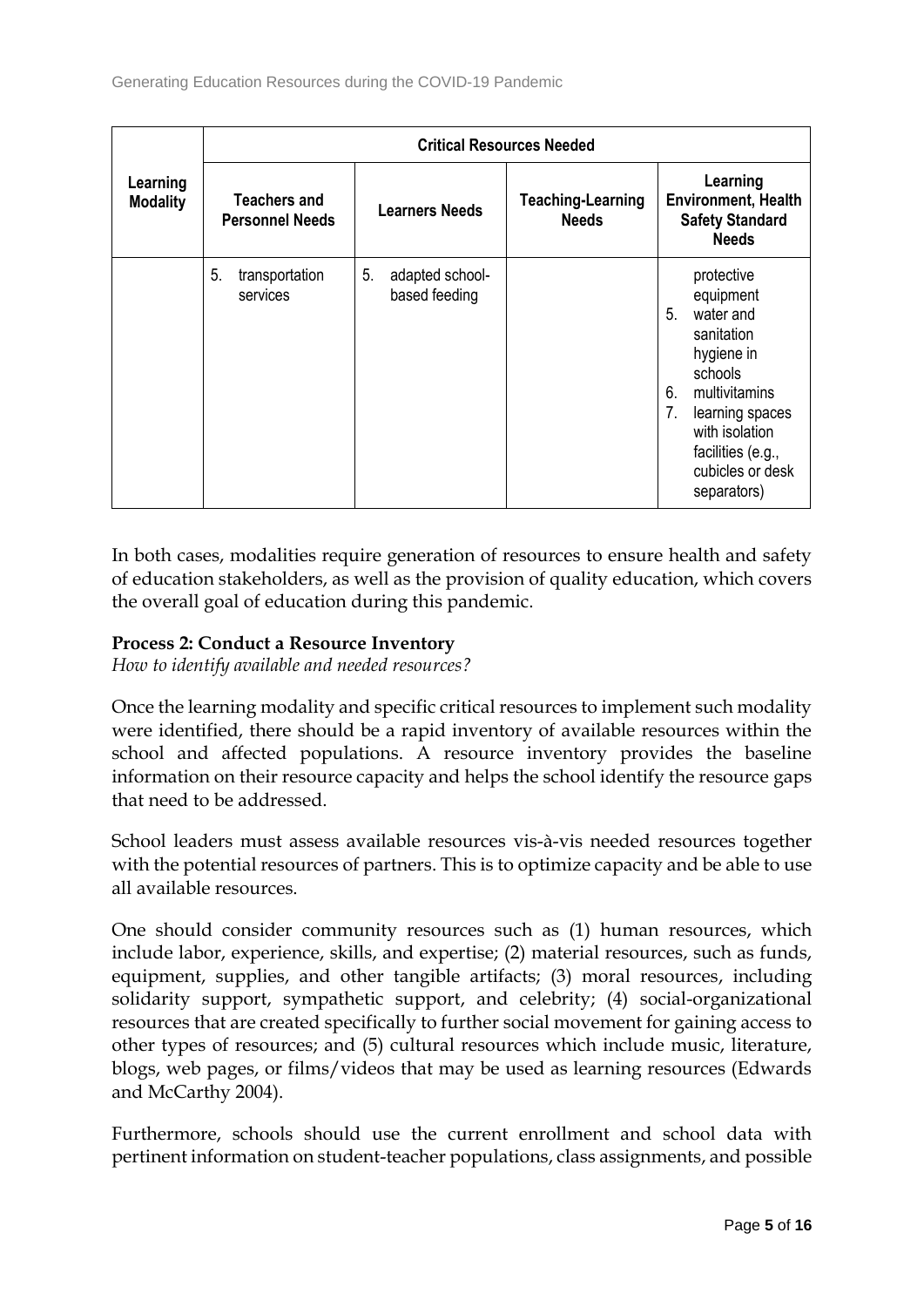learning strategies (DepEd 2020b) to identify the type and quantity of resources needed. This data is also important in coordinating and setting up partnership plans. It should be noted that the inventory should address both short- and long-term plan requirements.

The continuum of the resource needs and availability is shown in Table 2 to systematically account for all resource pools and sources. It includes special appropriation from the national government that may be downloaded by DepEd Central Office to its field offices, the existing and/or realigned MOOE at the school level, and appropriation from the SEF and General Fund as provided for the Local School Boards, Sanggunian (councils), and local chief executives of the LGUs. The variance accounts for the remaining needs that should be mobilized.

| <b>School Resource Inventory Matrix</b>  |                            |                               |                           |                                                                  |                                                                       |                                                            |                                                                           |                                                                                                           |
|------------------------------------------|----------------------------|-------------------------------|---------------------------|------------------------------------------------------------------|-----------------------------------------------------------------------|------------------------------------------------------------|---------------------------------------------------------------------------|-----------------------------------------------------------------------------------------------------------|
| Learning Modality to be Implemented:     |                            |                               |                           |                                                                  |                                                                       |                                                            |                                                                           |                                                                                                           |
| <b>Number of Students:</b>               |                            |                               |                           |                                                                  |                                                                       |                                                            |                                                                           |                                                                                                           |
| <b>Number of Teachers and Personnel:</b> |                            |                               |                           |                                                                  |                                                                       |                                                            |                                                                           |                                                                                                           |
|                                          |                            | <b>Resource Availability</b>  |                           |                                                                  |                                                                       | <b>Resource Generation</b>                                 |                                                                           |                                                                                                           |
| <b>Resources</b><br><b>Needed</b>        | Quantity<br>Needed<br>(Qn) | Quantity<br>Available<br>(Qa) | Variance<br>$V = Qn - Qa$ | Quantity<br>Covered<br>by<br>National<br><b>Budget</b><br>(QcNB) | Quantity<br>that can<br>be<br>Sourced<br>from<br><b>MOOE</b><br>(QcM) | Quantity<br>that can<br>be<br>Sourced<br>from SEF<br>(QcS) | Quantity<br>that can<br>be<br>Sourced<br>from<br>General<br>Fund<br>(QcG) | Quantity<br>Needed<br>for<br>Mobilizati<br>on<br>(QnM)<br>$QnM=V-$<br>QcNB-<br>QcM-<br>QcS-<br><b>QcG</b> |

| Table 2. Resource Inventory Matrix |  |
|------------------------------------|--|
|------------------------------------|--|

#### **Process 3: Prioritize Resources**

*What resources should be prioritized?*

Resource variance needed to be mobilized may be enormous and overwhelming. As in the normal education context, allocation mechanisms can be improved through better planning (World Bank 2016). Systems currently used to allocate resources to schools could be strengthened by giving funding decisions at the school level to account local conditions.

Similarly, methods of financing and criteria for prioritization must be resolved in investment policies such as the goal achievement matrix approach of the National Economic and Development Authority (2007). This may be adopted to improve education resource planning based on the identified learning modality and resource baseline information that were accomplished in the previous sections.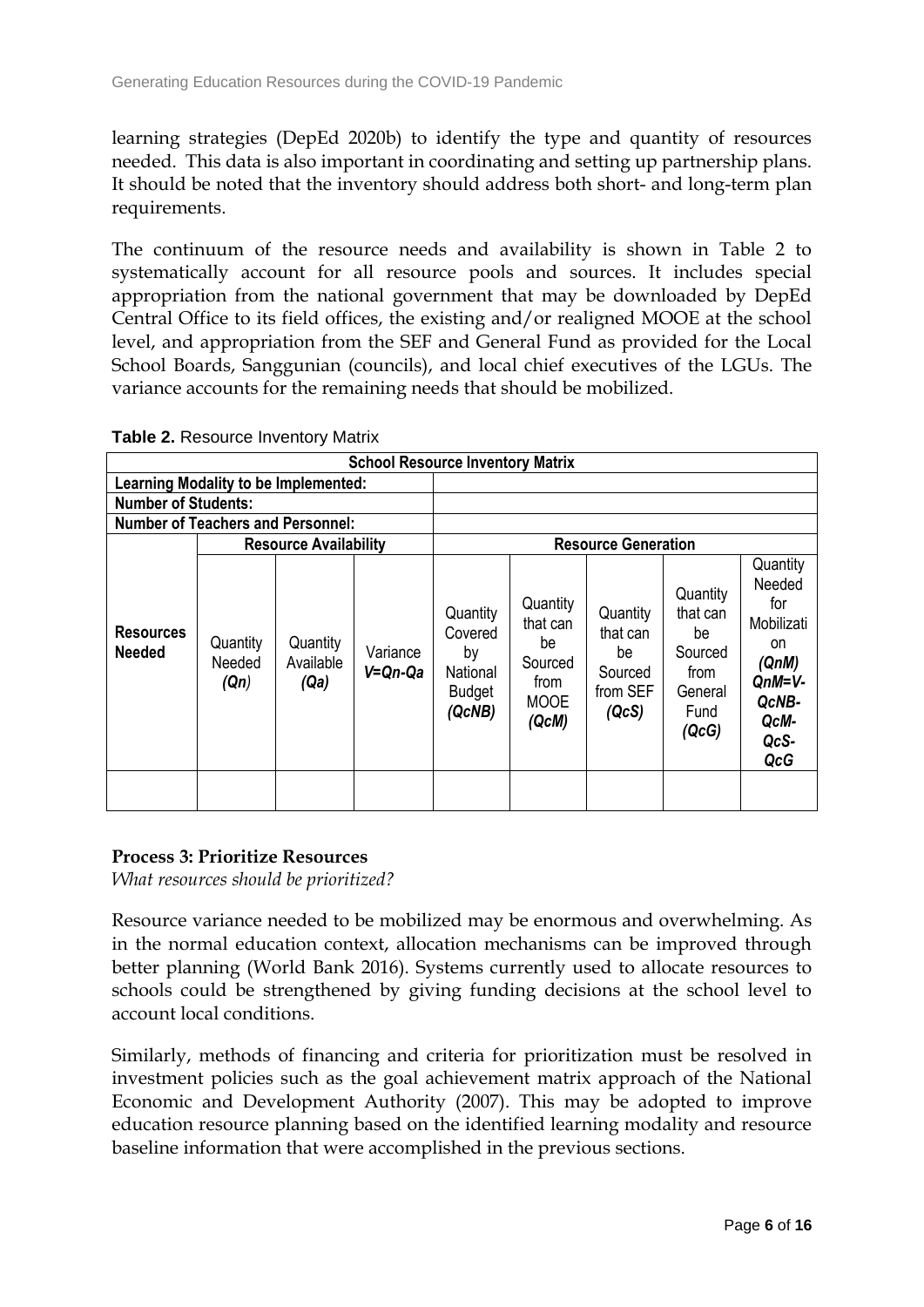It is important for school leaders to identify objectives in implementing a specific modality based on its operational contexts and relevance for stakeholders. What must be considered in delivering the identified modality? What protocols must be enforced? For example, effects of a no-face-to-face learning modality such as online learning might cause anxiety, thus "to create a sense of normalcy" is an objective that must be met in carrying out this modality.

Each objective is then identified with corresponding critical resources. To achieve the sample objective, critical resources such as psycho-social support and feedback mechanisms must be present or available. Its presence or availability is referred to as objective criteria, which can easily be assessed.

The development of objectives also allows the contextualization of the over-all BE-LCP objectives based on local conditions. To prioritize resources, weight scores are given to (1) specific objectives depending on how necessary these are in implementing a modality, then to (2) criteria based on their respective contribution to the objective. Subsequently, criterion weight is determined by multiplying the two weights together. Table 3 shows the steps in developing a prioritization scale needed to score the development objectives per learning modality, while Tables 4 and 5 provide sample evaluation criteria with responses.

|   | Identify learning modality to be implemented                                                         |
|---|------------------------------------------------------------------------------------------------------|
|   | Identify specific objectives for the learning modality                                               |
| 3 | Assign weights to each objective $(WO)$                                                              |
| 4 | Define specific criteria against which the objectives can be assessed (e.g., availability or cost of |
|   | resource)                                                                                            |
| 5 | Assign weights $(Wc)$ to each criterion representing their respective contribution to the objective  |
| 6 | Determine each criterion weight (W = $W_0$ <sup>*</sup> W <sub>c</sub> )                             |

#### **Table 3.** Steps in Developing a Prioritization Scale

If a resource is readily available and sufficient, the next ranking priority resource shall be considered or mobilized. This process may provide more efficient and effective resource generation for schools and other personnel. This will also ensure that the learning continuity plan and resource generation activities are aligned. Other ranking of needs may also include feasibility, desirability, and cost.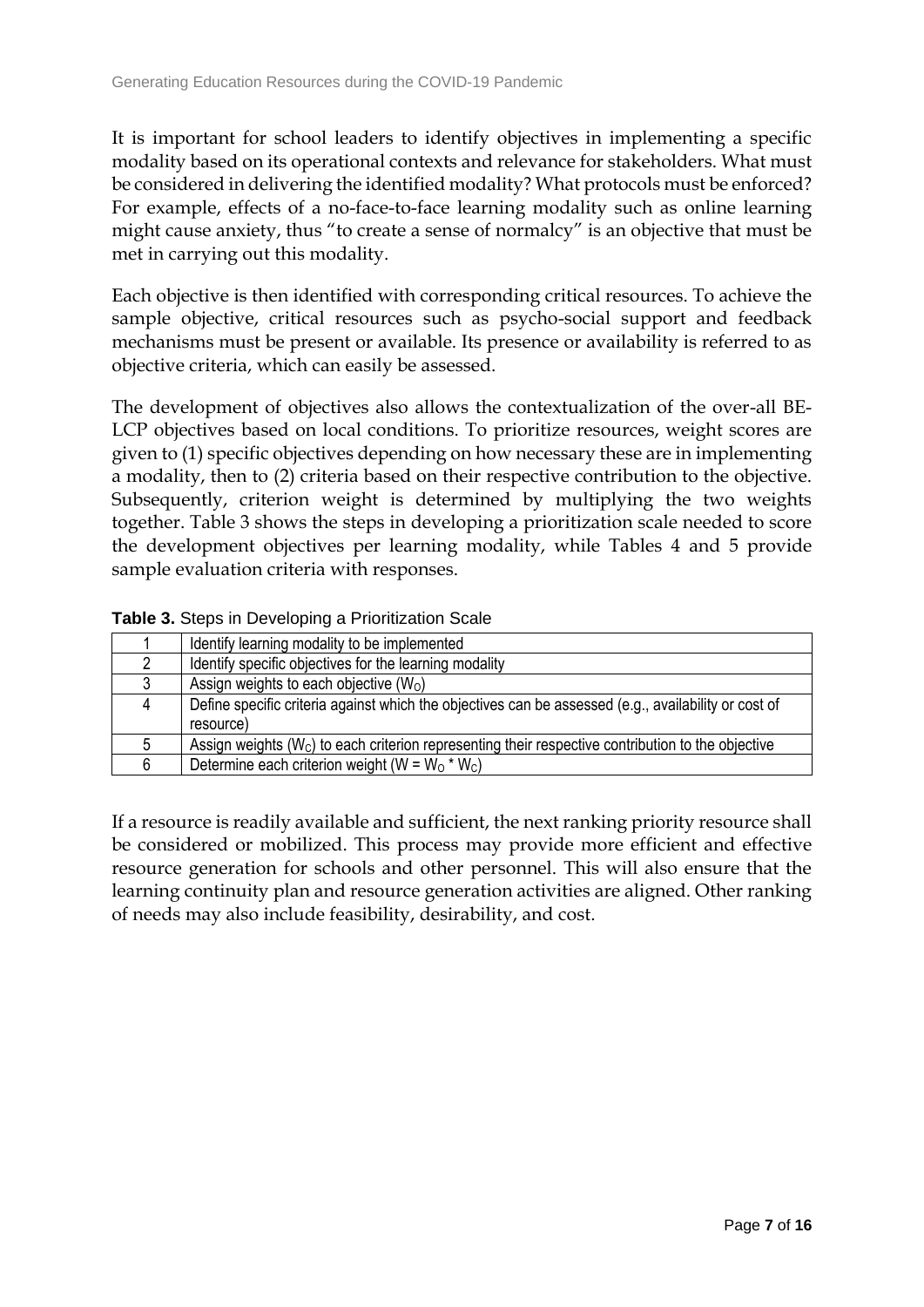| Learning<br><b>Modality</b>            | <b>Objectives</b>                                                 | Weight<br><b>Assigned to</b><br>objective<br>(W <sub>o</sub> ) | <b>Objective Criteria</b>                                      | Weight<br><b>Assigned to</b><br>Objective<br>Criteria (Wc) | <b>Criteria Weight</b><br>$(W = W_0 * W_c)$ |
|----------------------------------------|-------------------------------------------------------------------|----------------------------------------------------------------|----------------------------------------------------------------|------------------------------------------------------------|---------------------------------------------|
| Remote/<br><b>Distance</b><br>learning | To create sense                                                   | 0.30                                                           | Psycho-social support<br>mechanisms are in<br>place            | 0.80                                                       | 0.24                                        |
| (Non-<br><b>Physical</b><br>Face-to-   | of normalcy                                                       |                                                                | Feedback<br>mechanisms are<br>available                        | 0.20                                                       | 0.06                                        |
| Face)                                  | <b>Objective Total</b>                                            | $\overline{\phantom{0}}$                                       |                                                                | 1.00                                                       | 0.30                                        |
|                                        | To attain learning<br>competencies                                | 0.50                                                           | Learning devices are<br>available                              | 0.40                                                       | 0.20                                        |
|                                        |                                                                   |                                                                | Access to learning<br>platforms is stable and<br>available     | 0.40                                                       | 0.20                                        |
|                                        |                                                                   |                                                                | Learning materials are<br>available                            | 0.20                                                       | 0.10                                        |
|                                        | <b>Objective Total</b>                                            | $\overline{\phantom{0}}$                                       |                                                                | 1.00                                                       | 0.50                                        |
|                                        | To ensure safety<br>and readiness of<br>teachers and<br>personnel | 0.15                                                           | Learning resources<br>and references are<br>available          | 0.70                                                       | 0.11                                        |
|                                        |                                                                   |                                                                | Nutritional needs of<br>teachers and<br>personnel are provided | 0.30                                                       | 0.05                                        |
|                                        | <b>Objective Total</b>                                            |                                                                |                                                                | 1.00                                                       | 0.15                                        |
|                                        | To provide<br>nutritional needs<br>of students                    | 0.05                                                           | Nutritional needs of<br>students are provided                  | 1.00                                                       | 0.05                                        |
|                                        | <b>Objective Total</b>                                            |                                                                |                                                                | 1.00                                                       | 0.05                                        |
|                                        | <b>Total</b>                                                      | 1.00                                                           |                                                                |                                                            | 1.00                                        |

**Table 4.** Sample Evaluation Criteria on Learning Modality and Resources (Remote/Distance Learning)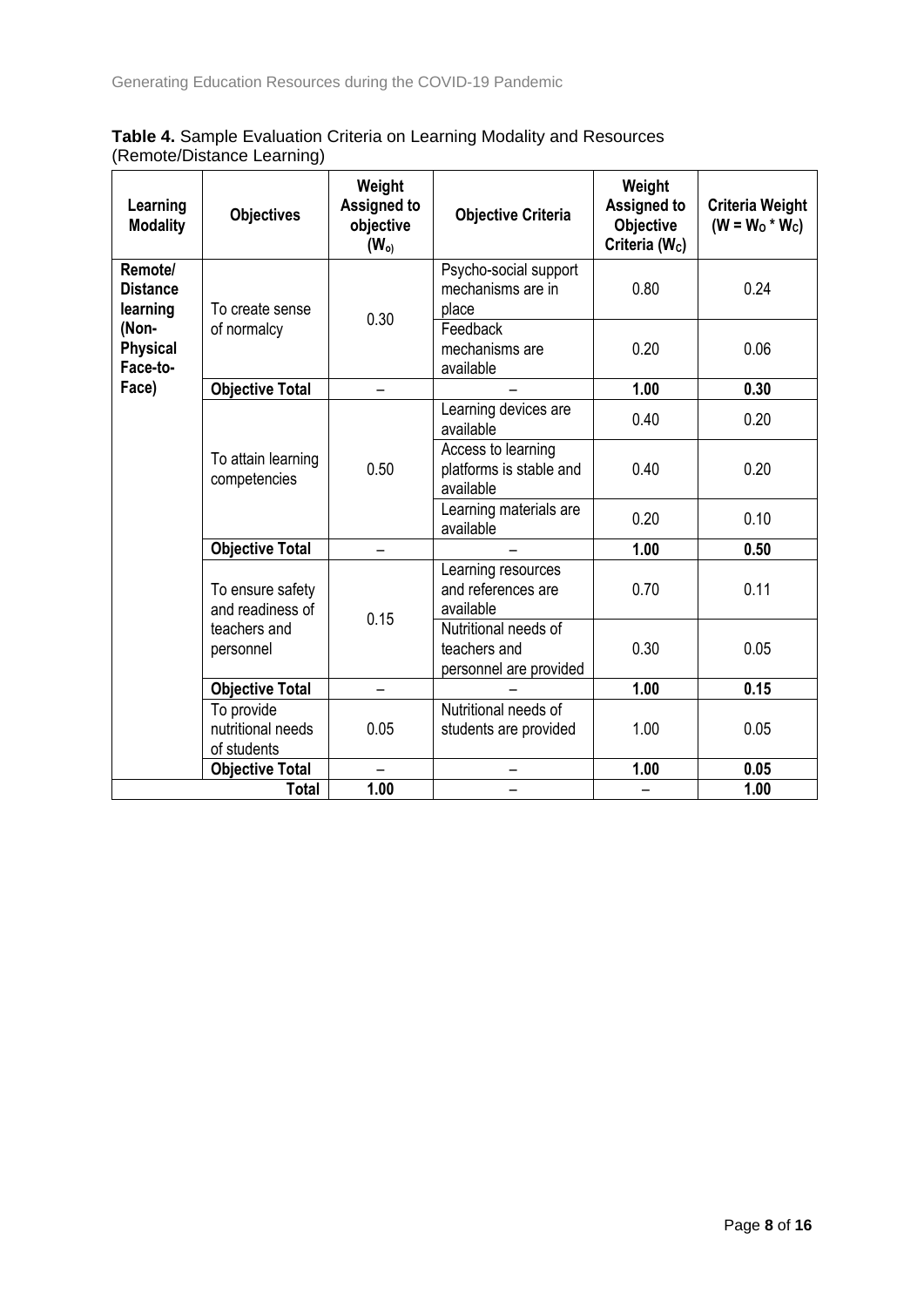| Learning<br><b>Modality</b>    | <b>Objectives</b>                                                 | Weight<br><b>Assigned to</b><br>objective<br>(W <sub>o</sub> ) | <b>Objective Criteria</b>                                                    | Weight<br><b>Assigned to</b><br>Objective<br>Criteria (Wc) | <b>Criteria Weight</b><br>$(W = W_0 * W_c)$ |
|--------------------------------|-------------------------------------------------------------------|----------------------------------------------------------------|------------------------------------------------------------------------------|------------------------------------------------------------|---------------------------------------------|
| (Physical)<br>Face-to-<br>Face |                                                                   |                                                                | Personal protective<br>gears and apparels<br>are available and<br>sufficient | 0.20                                                       | 0.10                                        |
|                                |                                                                   | 0.50                                                           | Personal hygiene<br>mechanisms are in<br>place                               | 0.40                                                       | 0.20                                        |
|                                | To ensure<br>compliance to<br>health standards                    |                                                                | Environment hygiene<br>mechanisms are in<br>place                            | 0.20                                                       | 0.10                                        |
|                                |                                                                   |                                                                | School health protocol<br>information materials<br>are available             | 0.05                                                       | 0.03                                        |
|                                |                                                                   |                                                                | Nutritional needs of<br>teachers, personnel,<br>and students are<br>provided | 0.15                                                       | 0.08                                        |
|                                | <b>Objective Total</b>                                            |                                                                |                                                                              | 1.00                                                       | 0.5                                         |
|                                | To ensure safety<br>and readiness of<br>teachers and<br>personnel | 0.10                                                           | Mobility services are<br>available                                           | 0.30                                                       | 0.03                                        |
|                                |                                                                   |                                                                | Learning resources<br>and references are<br>available                        | 0.70                                                       | 0.07                                        |
|                                | <b>Objective Total</b>                                            | -                                                              |                                                                              | 1.00                                                       | 0.10                                        |
|                                | To create sense<br>of normalcy                                    | 0.10                                                           | Psycho-social support<br>mechanisms are in<br>place                          | 1.00                                                       | 0.10                                        |
|                                | <b>Objective Total</b>                                            |                                                                |                                                                              | 1.00                                                       | 0.10                                        |
|                                | To attain learning<br>competencies                                | 0.30                                                           | Learning materials are<br>adequate                                           | 0.40                                                       | 0.12                                        |
|                                |                                                                   |                                                                | Learning spaces are<br>safe and available                                    | 0.60                                                       | 0.18                                        |
|                                | <b>Objective Total</b>                                            |                                                                |                                                                              | 1.00                                                       | 0.30                                        |
|                                | <b>Total</b>                                                      | 1.00                                                           |                                                                              |                                                            | 1.00                                        |

**Table 5.** Sample Evaluation Criteria on Learning Modality and Resources (Physical/Face-to-Face Learning)

The resource ranking based on the evaluation criteria is important in identifying and engaging possible partners in generating resources.

#### **Process 4: Identify and Engage Potential Partners**

*How and which education partners to engage?*

The previous sections provided a systematic approach in developing a resource inventory and determining resource priorities. As such, the identified resource needs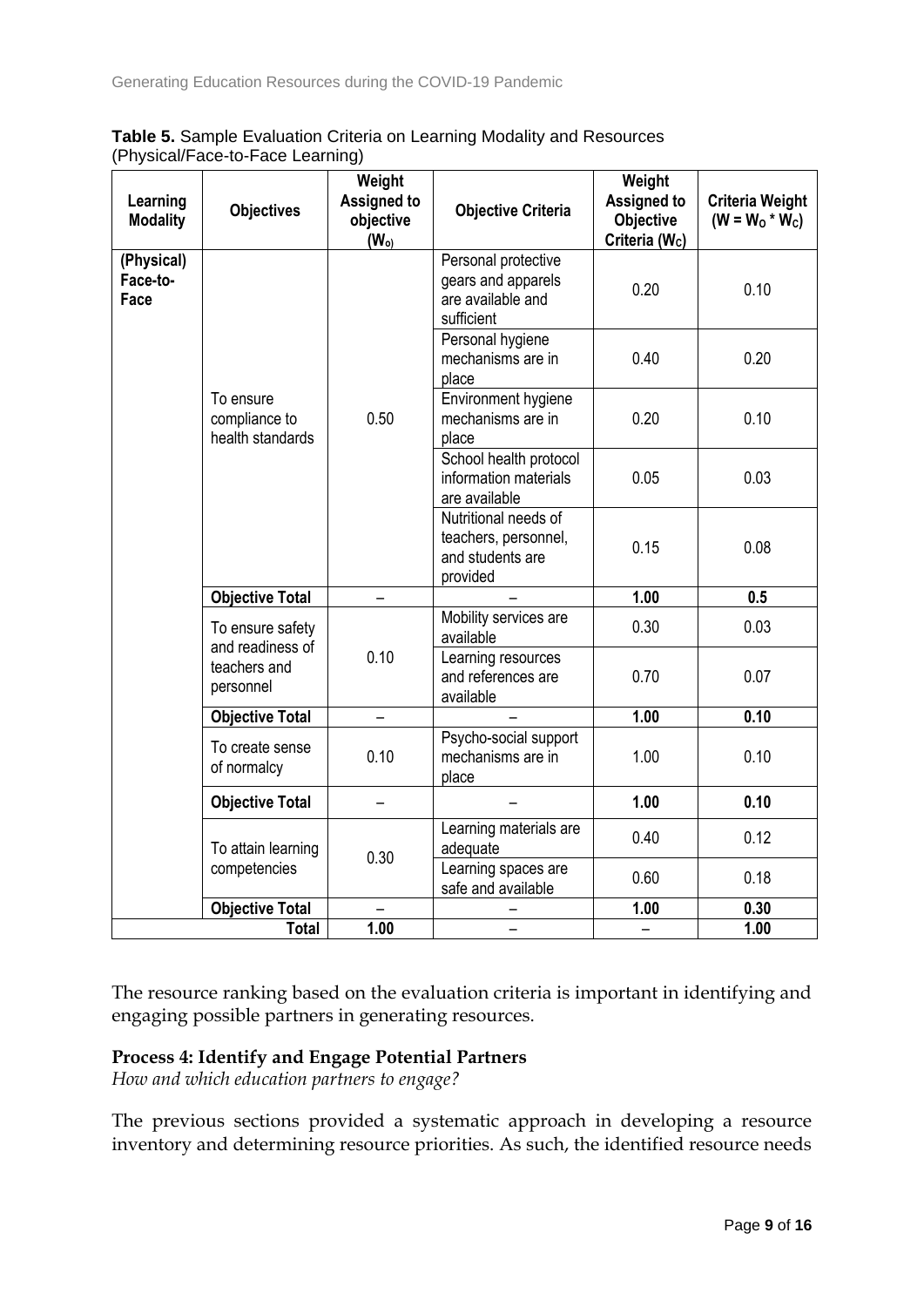may be generated through education stakeholders such as the business sector, nongovernmental organizations (NGOs) and even international organizations.

It is important that the type of need will determine which partner and type of partnerships are needed. Institutions need to decide on a partnership selection criteria and profile of the proposed partner institution to look for (DepEd 2018). Partnerships anchored on a systematic assessment of needs and identification of partners will help in strategizing allocations, avoiding unnecessary donations, managing unused resources, and repurposing mismatched investments. The key would be mutuality of interest of both parties in pursuing the investments in education.

Here are some suggested strategies to efficiently match the resource priority list with potential partners:

#### *Rapid Potential Partner Census and Matching Guide*

- (1) Revisit the list of school stakeholders who have provided similar resources in any previous or existing partnership. It is easier to re-engage them since mutuality has already been developed which makes it an opportunity to expand or scale up the partnership.
- (2) Engage the Local Business Permit and License Office or the Department of Trade and Industry Provincial Office to generate a list of micro, small, and medium enterprises (MSMEs) in the locality. It is more efficient to match resources with the line of business or advocacy of potential partners.
- (3) Provide a motivation for partnership that will benefit potential partners. The partnership will achieve both DepEd's learning continuity goals and the business sector's recovery.
- (4) Develop a menu of possible investments for potential partners at school, division, and regional level for equity at levels of governance.
- (5) Develop partnership proposals depending on the resource and partnership requirement.
- (6) Provide an accessible/remote engagement and agreement processing platform to minimize contact and exposure. An online dashboard of investments both from DepEd and LGUs is needed to increase transparency, improve results, and management information.
- (7) Communicate partnerships to a broad audience. This will encourage more supporters of education and will establish a community of advocates.

Figure 2 provides a quick guide on the partnership levels in the DepEd. This is helpful in identifying and engaging education partners across various sectors and levels of education governance.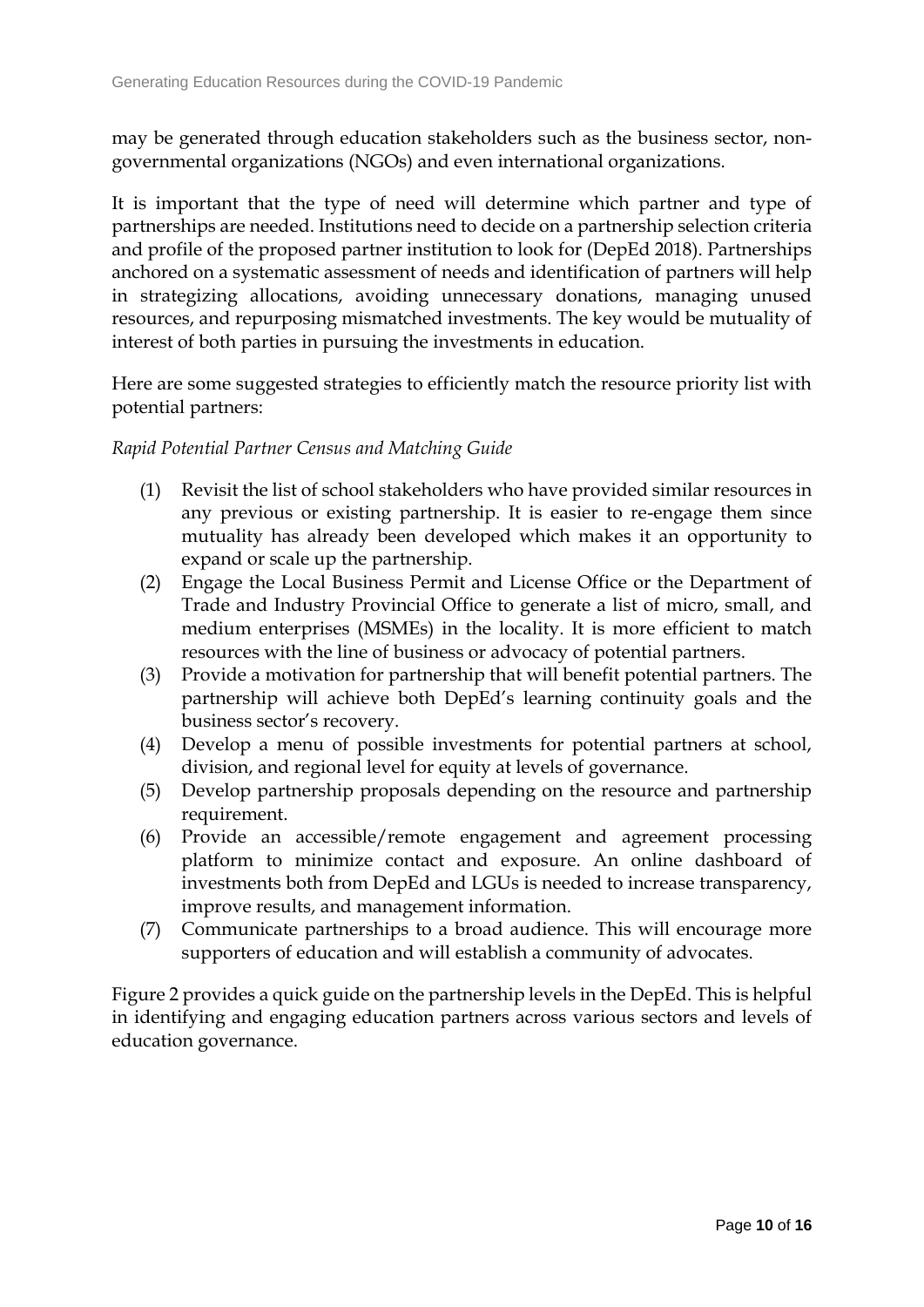| <b>Central</b>                                                                                                                                           | Regional                                                            | <b>Division</b>                                                                                                                                                               | <b>School</b>                                                                   |
|----------------------------------------------------------------------------------------------------------------------------------------------------------|---------------------------------------------------------------------|-------------------------------------------------------------------------------------------------------------------------------------------------------------------------------|---------------------------------------------------------------------------------|
| <b>Office</b>                                                                                                                                            | <b>Office</b>                                                       | <b>Office</b>                                                                                                                                                                 |                                                                                 |
| Large<br>companies<br>with branches<br>nationwide<br><b>Business</b><br>associations<br>with chapters<br>nationwide<br><b>NGAs</b><br><b>LGU leagues</b> | Companies,<br>organizations,<br>bodies with<br>regional<br>coverage | Large<br>companies<br>with branches<br>within the city<br>or province<br><b>Business</b><br>associations<br>with members<br>within the city<br>or province<br><b>LGU/NGAs</b> | With<br>individual<br>companies,<br>NGOs,<br>cooperatives,<br><b>LGUs, NGAs</b> |

**Figure 2.** Partnership Levels in the DepEd

It is crucial that schools and education agencies provide a holistic approach in identifying partners for three primary reasons: (1) mutuality of objectives rather than a solicitation of what the schools need; (2) duplication of identified partners to prevent donor fatigue, especially at the local level; and (3) economies of scale to provide the maximum financing for identified resource needs.

The education resource generation process accounted for needs, means, targets, priorities, and strategies across education governance tiers and sectors for a systematic and strategic approach to learning continuity plans.

As learning is essential to realize education promises, aligning actors will make the entire system work for learning (World Bank 2018). Extricating technical and political barriers at the system level will enable learning at the school level. As such, enabling policy environment and institutional mechanisms can expedite reform and deliver results for education resource generation outcomes.

These unforeseeable circumstances and unprecedented disruption in the education sector has required an equally unprecedented need for collaboration among stakeholders and synchronization across practice, process, and policy.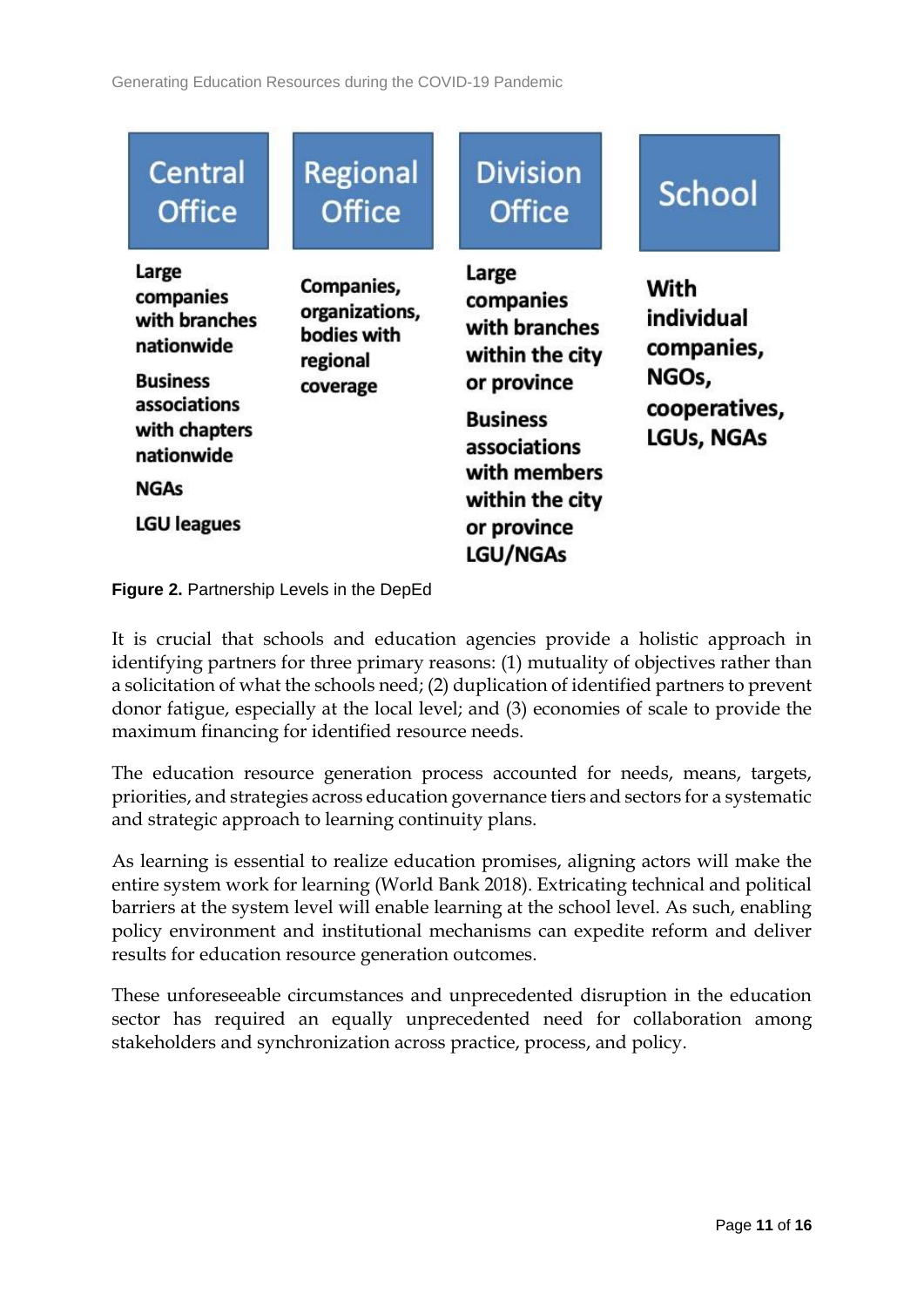## **Enabling Policy Directions and Strategic Recommendations for Education Resource Generation**

This final section provides recommended enabling policy directions and strategies for each education stakeholder group to maximize the potentials for education resource generation in times of the COVID-19 pandemic. This ultimately hopes to advance education resource generation and financing towards the new normal.

#### *Education Leaders*

- (1) Conduct rapid assessment on education infrastructure, access and learning environment, teachers, teaching-learning process, and other resource needs at school and division level to determine interventions to be implemented as well as to identify the specific investments that partners can make in the LCP.
- (2) Activate Disaster Risk Reduction and Management Council (DRRMC) education cluster to include stakeholders in ensuring learning continuity and developing COVID-19 response plans. This will establish collaborative monitoring and evaluation mechanism among stakeholders.
- (3) Relax partnership agreement requirements and other bureaucratic impediments. This will facilitate more efficient partnership processing within the bounds of legal bases for education partnerships and limitations (Section D of DepEd Order No. 40, s. 2015).
- (4) Advocate for schools to determine the menu of education investments under the Learning Continuity Plan. A predetermined menu will let the partners know what their engagement will be like. This will shift from an off-the shelf solicitation to a demand-driven partnership.
- (5) Define how stakeholders will be engaged. Avoid motherhood statements such as request assistance from the LGU through the SEF or engage stakeholders.
- (6) Analyze capacity development needs and implement interventions at the school level.
- (7) Develop a strategic communication plan of goals and learning interventions during this pandemic.

#### *Local Government Leaders*

- (1) Mobilize community partners to invest in infrastructure identified by schools (e.g., encouraging community broadcast stations to waive fees for education broadcasts/e-learning of schools).
- (2) Revisit and adjust available appropriations to include education continuity in local COVID-19 response and recovery plans.
- (3) Revise SEF allocation plan to address education needs within the ambit of Local Government Code of 1991 [Republic Act (RA) 7160] and Joint Memorandum Circular 1, s. 2017 of DepEd, the Department of Budget and Management (DBM), and the Department of the Interior and Local Development (DILG). The revised SEF should consider the LCP.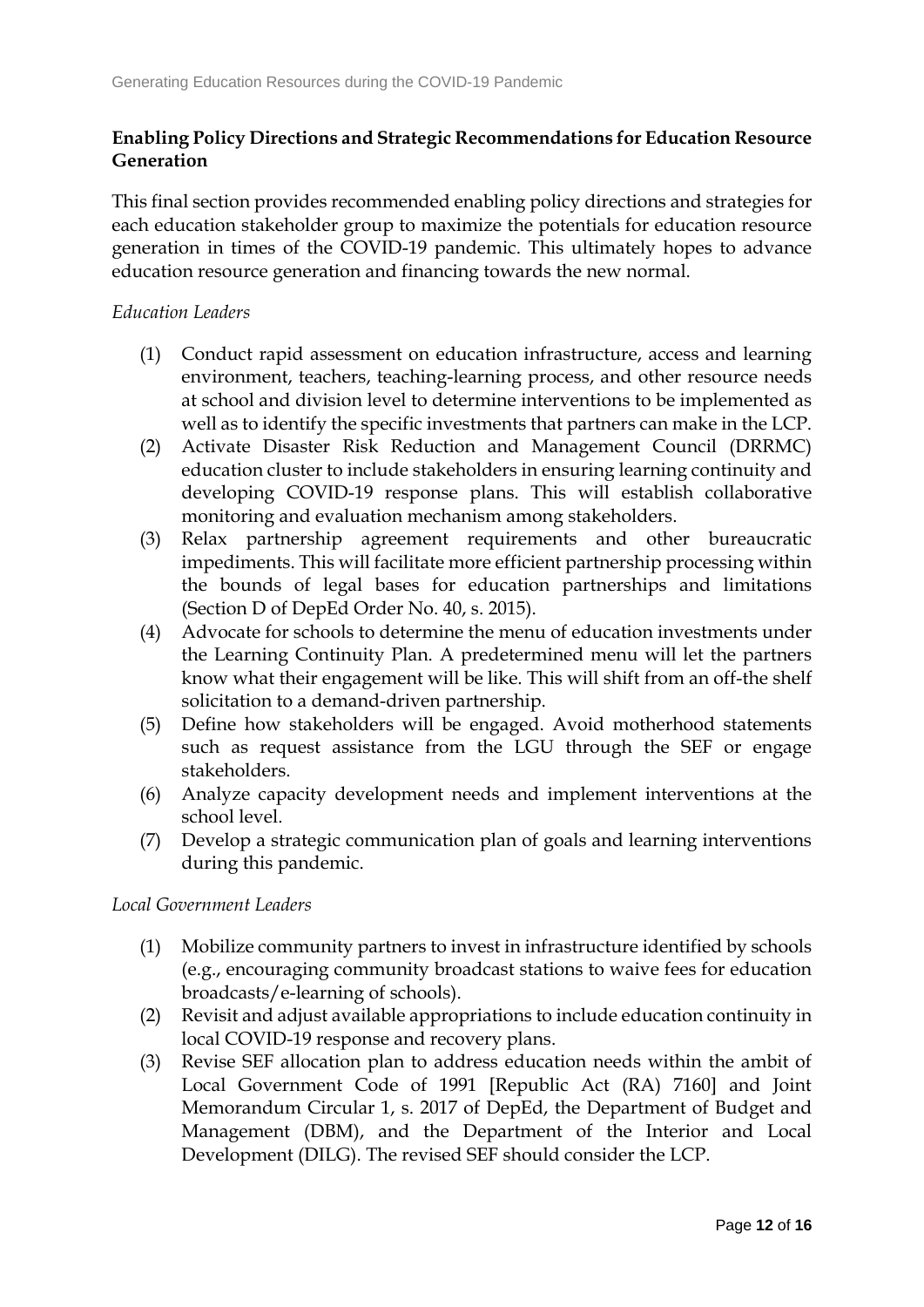- (4) Invest through the SEF on technologies and infrastructure aimed at improving the off-school learning infrastructure, both in the short and long term.
- (5) Undertake the necessary emergency procurement in accordance with the Bayanihan to Heal as One Act (RA 11469) and NPM 004-2020 of the Government Procurement Policy Board.

### *Policymakers and Legislators*

- (1) Expand allowed expenses chargeable against the SEF to address other education needs of LGUs in COVID-19 education response.
- (2) Revisit the Children's Television Act of 1997 (RA 8370) to expand daily allotment of airtime for educational children's programs for broadcasting networks in times of pandemic and other national emergencies as well as to expand implementation among other broadcast platforms such as radio and internet.
- (3) Formulate local tax incentives for businesses and other sectors who will support the LCP.

#### *Business Sector*

- (1) Assist in the provision of needs in COVID-19 education response to avail of 150% tax incentives under the Adopt-A-School Program in accordance with RA 8525 to lessen income tax payments and advance corporate social responsibility efforts.
- (2) Recalibrate corporate social responsibility (CSR) programs in education to support the learning continuity plan and strengthen non-face-to-face platforms for learning. The support needed from private sector is to retrofit their CSR programs towards the LCP.

*Civil Society, Local Communities, and Parents*

- (1) Enable community and home-based learning modalities as a major Parent-Teacher Association (PTA) endeavor.
- (2) Assist in the provision of needs in COVID-19 education response.
- (3) Advocate for continuity of learning to mitigate further effects of COVID-19 in social and economic aspects.
- (4) Develop a community of home educators to serve as pseudo parents for parents not able to assist their children.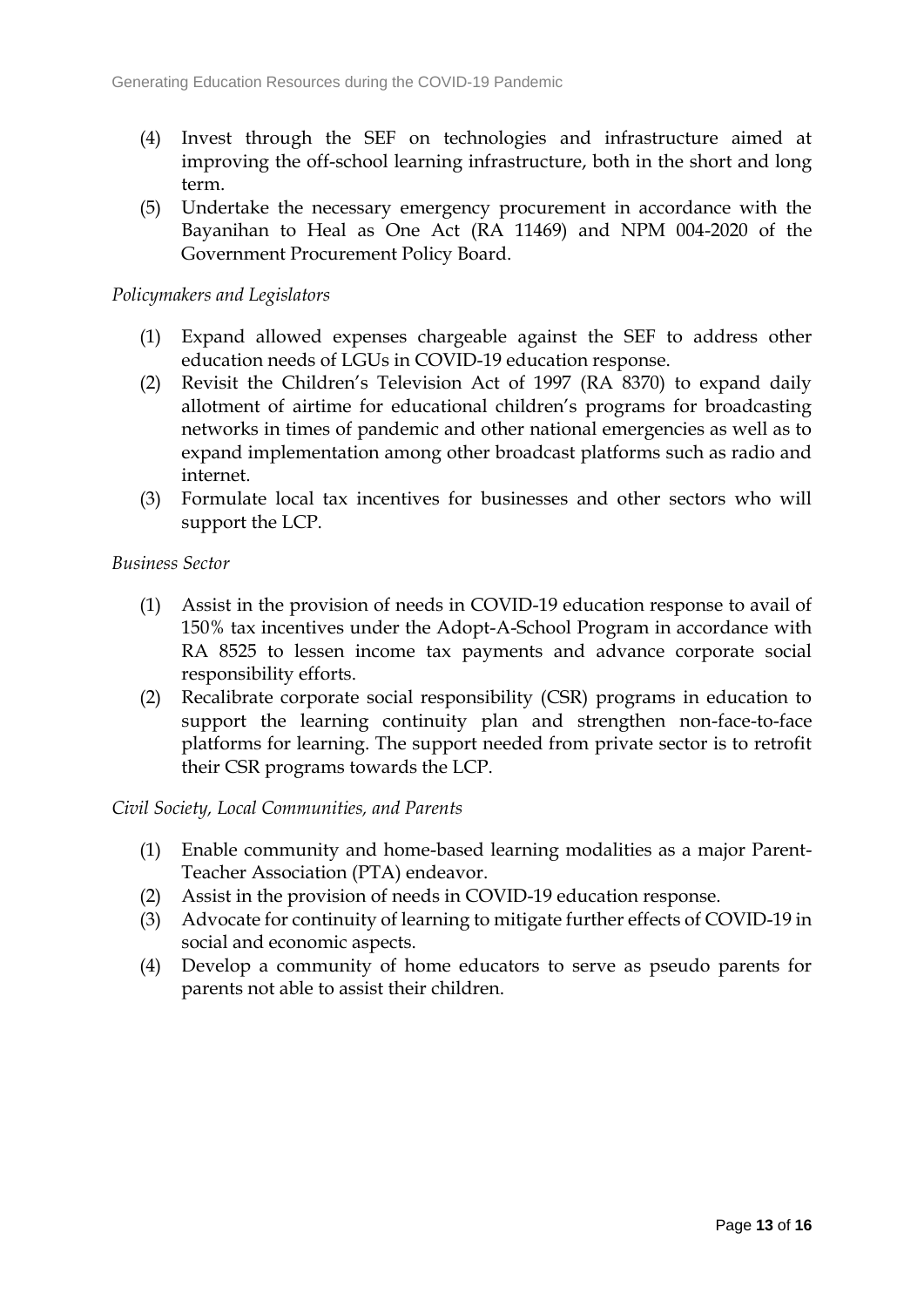## **References**

- Deña, Carla Bauto. 2020. "Remulla Dismayed Over DepEd's Modular Teaching Plan, IATF's Ride Pillion Policy." *Manila Bulletin*, July 13, 2020. [https://mb.com.ph/2020/07/13/remulla-dismayed-over-depeds-modular](https://mb.com.ph/2020/07/13/remulla-dismayed-over-depeds-modular-teaching-plan-iatfs-ride-pillion-policy/)[teaching-plan-iatfs-ride-pillion-policy/.](https://mb.com.ph/2020/07/13/remulla-dismayed-over-depeds-modular-teaching-plan-iatfs-ride-pillion-policy/)
- DepEd (Department of Education). 2015. "Guidelines on K to 12 Partnerships." Department Order No. 40, s. 2015. August 28, 2015. Pasig City: Department of Education. [https://www.deped.gov.ph/wp-content/uploads/2015/08/DO\\_](https://www.deped.gov.ph/wp-content/uploads/2015/08/DO_s2015_40.pdf) [s2015\\_40.pdf.](https://www.deped.gov.ph/wp-content/uploads/2015/08/DO_s2015_40.pdf)

———. 2018. *External Partnerships Service National Orientation on DepEd Partnerships Framework, Processes and Partnership Manual*. Pasig City: Department of Education.

- ———. 2020a. "Guidance to Regional Directors for Action on Requests ly Local Government Units to Use DepEd Schools as Quarantine or Isolation Areas for COVID-19." Office Memorandum 2020-002. March 26, 2020. [https://www.deped.](https://www.deped.gov.ph/wp-content/uploads/2020/03/OM-OSEC-2020-002.pdf) [gov.ph/wp-content/uploads/2020/03/OM-OSEC-2020-002.pdf.](https://www.deped.gov.ph/wp-content/uploads/2020/03/OM-OSEC-2020-002.pdf)
- ———. 2020b. "Guidelines on Enrollment for School Year 2020–2021 in the Context of the Public Health Emergency Due to COVID-19." Department Order No. 8, s. 2020. May 28, 2020. Pasig City: Department of Education. [https://www.deped.gov.ph/](https://www.deped.gov.ph/wp-content/uploads/2020/05/DO_s2020_008-Guidelines-on-Enrollment-for-SY-2020-2021.pdf) [wp-content/uploads/2020/05/DO\\_s2020\\_008-Guidelines-on-Enrollment-for-SY-](https://www.deped.gov.ph/wp-content/uploads/2020/05/DO_s2020_008-Guidelines-on-Enrollment-for-SY-2020-2021.pdf)[2020-2021.pdf.](https://www.deped.gov.ph/wp-content/uploads/2020/05/DO_s2020_008-Guidelines-on-Enrollment-for-SY-2020-2021.pdf)
- ———. 2020c. "Adoption of the Basic Education Learning Continuity Plan for School Year 2020–2021 in the Light of the COVID-19 Public Health Emergency." Department Order No. 12, s. 2020. June 19, 2020. Pasig City: Department of Education. [https://www.deped.gov.ph/wp-content/uploads/2020/06/DO\\_](https://www.deped.gov.ph/wp-content/uploads/2020/06/DO_s2020_012.pdf) [s2020\\_012.pdf.](https://www.deped.gov.ph/wp-content/uploads/2020/06/DO_s2020_012.pdf)
- Department of Education, Department of Budget and Management, and Department of the Interior and Local Government. 2017. "Revised Guidelines on the Use of the Special Education Funds." Joint Circular No. 1, s. 2017. January 19, 2017. [https://www.dbm.gov.ph/wp-content/uploads/Issuances/2017/](https://www.dbm.gov.ph/wp-content/uploads/Issuances/2017/Joint%20Circular/JC-Deped-dilg.pdf) [Joint%20Circular/JC-Deped-dilg.pdf.](https://www.dbm.gov.ph/wp-content/uploads/Issuances/2017/Joint%20Circular/JC-Deped-dilg.pdf)
- Edwards, Bob, and John D. McCarthy. 2004. ''Resources and Social Movement Mobilization.'' In *The Blackwell Companion to Social Movements*, edited by David A. Snow, Sarah A. Soule, and Hanspeter Kriesi, 116–52. Malden, MA/Oxford, UK: Blackwell Publishing.
- Government Procurement Policy Board Technical Support Office. 2020. "Emergency Procurement under Republic Act No. 11469 or the Bayanihan to Heal as One Act." Non-Policy Matter No. 004-2020. April 16, 2020. [https://www.gppb.gov.ph/](https://www.gppb.gov.ph/assets/pdfs/NPM%20004-2020_Emergency%20Procurement%20under%20Bayanihan%20Act.pdf)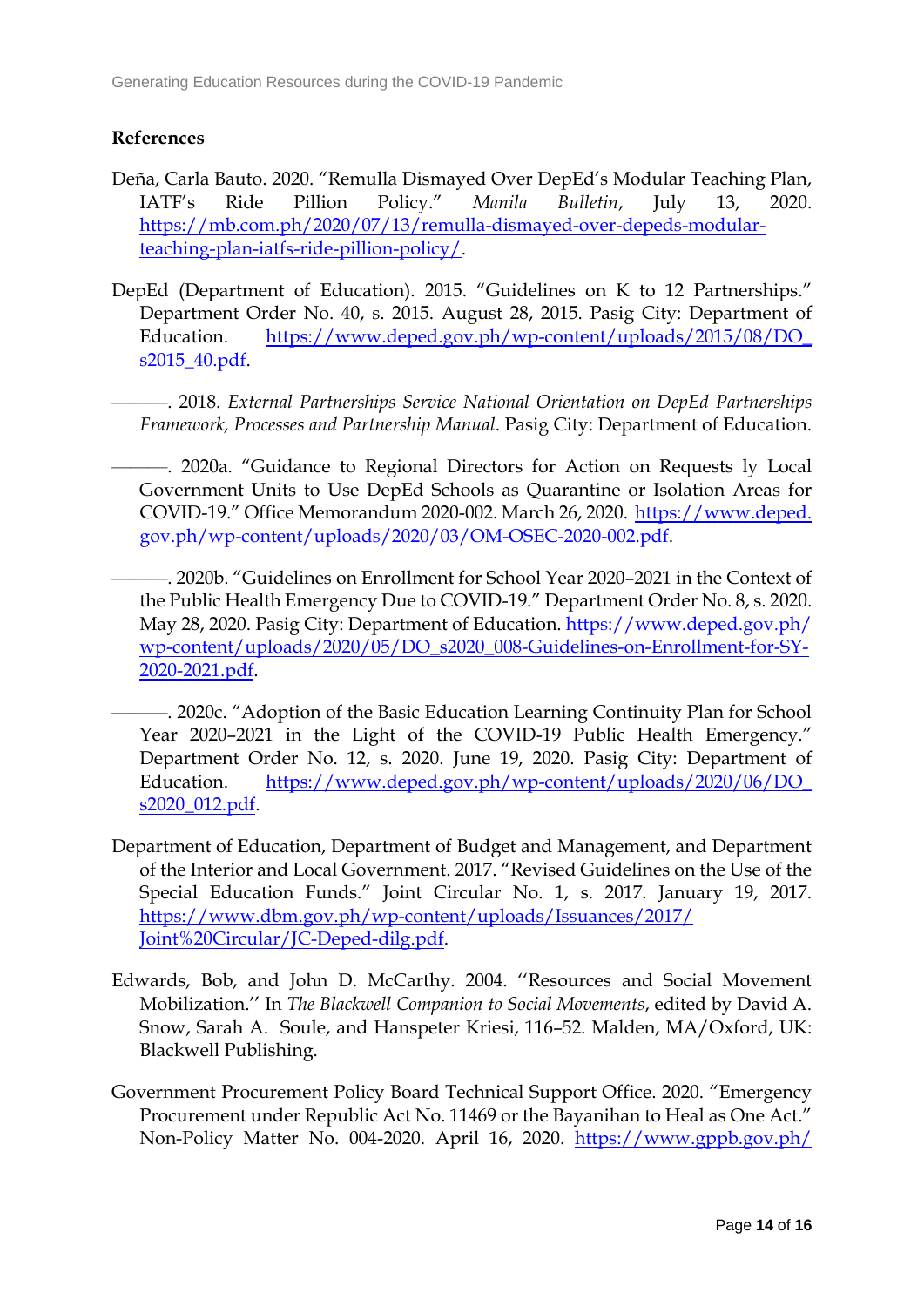[assets/pdfs/NPM%20004-2020\\_Emergency%20Procurement%20under%20](https://www.gppb.gov.ph/assets/pdfs/NPM%20004-2020_Emergency%20Procurement%20under%20Bayanihan%20Act.pdf) [Bayanihan%20Act.pdf](https://www.gppb.gov.ph/assets/pdfs/NPM%20004-2020_Emergency%20Procurement%20under%20Bayanihan%20Act.pdf)

- INEE (Inter-Agency Network for Education in Emergencies). 2010. *Minimum Standards for Education: Preparedness, Response, Recovery*. New York: Inter-Agency Network for Education in Emergencies. [https://www.edu-links.org/sites/](https://www.edu-links.org/sites/default/files/media/file/INEE_Minimum_Standards_Handbook_2010_English.pdf) [default/files/media/file/INEE\\_Minimum\\_Standards\\_Handbook\\_2010\\_English.](https://www.edu-links.org/sites/default/files/media/file/INEE_Minimum_Standards_Handbook_2010_English.pdf) [pdf.](https://www.edu-links.org/sites/default/files/media/file/INEE_Minimum_Standards_Handbook_2010_English.pdf)
	- ———. 2020. "Education During the COVID-19 Pandemic." INEE Technical Note, April 2020. New York: Inter-Agency Network for Education in Emergencies. [https://inee.org/system/files/resources/INEE%20Technical%20Note%20on%20](https://inee.org/system/files/resources/INEE%20Technical%20Note%20on%20COVID-19%20EN%202020-04-23.pdf) [COVID-19%20EN%202020-04-23.pdf.](https://inee.org/system/files/resources/INEE%20Technical%20Note%20on%20COVID-19%20EN%202020-04-23.pdf)
- McCarthy, John D., and Mayer N. Zald. 1977. "Resource Mobilization and Social Movements: A Partial Theory." *American Journal of Sociology* 82, no. 6 (May): 1212– 41. [https://doi.org/10.1086/226464.](https://doi.org/10.1086/226464)
- NEDA (National Economic and Development Authority). 2007. *Guidelines on Provincial/Local Planning and Expenditure Management: Investment Programming and Revenue Generation*, Volume 3. Pasig City: National Economic and Development Authority. [http://www.neda.gov.ph/wp-content/uploads/2013/10/PLPEM-](http://www.neda.gov.ph/wp-content/uploads/2013/10/PLPEM-Guidelines-Vol3.pdf)[Guidelines-Vol3.pdf.](http://www.neda.gov.ph/wp-content/uploads/2013/10/PLPEM-Guidelines-Vol3.pdf)
- Republic of the Philippines. 1991. Republic Act No. 7160 ("An Act Providing for a Local Government Code of 1991"). Approved October 10, 1991.
- ———. 1997. Republic Act No. 8370 ("Children's Television Act of 1997"). Approved October 28, 1997.
	- ———. 1998. Republic Act No. 8525 ("An Act Establishing an 'Adopt-A-School Program,' Providing Incentives Therefor, and for Other Purposes"). Approved February 14, 1998.
- ———. 2020. Republic Act No. 11469 ("An Act Declaring the Existence of a National Emergency Arising from the Coronavirus Disease 2019 (COVID-19) Situation and a National Policy in Connection Therewith, and Authorizing the President of the Republic of the Philippines for a Limited Period and Subject to Restrictions, to Exercise Powers Necessary and Proper to Carry Out the Declared National Policy and for Other Purposes"). Approved March 24, 2020.
- San Antonio, Diosdado. 2019. "Issues and Concerns on School Governance and School Improvement in DepEd CALABARZON." In *Key Issues in Governance, Finance, School Improvement, and ICT in Basic Education*, edited by Dina S. Ocampo and Kathrina Lorraine Lucasan, 3–9. Quezon City: University of the Philippines Center for Integrative and Development Studies.